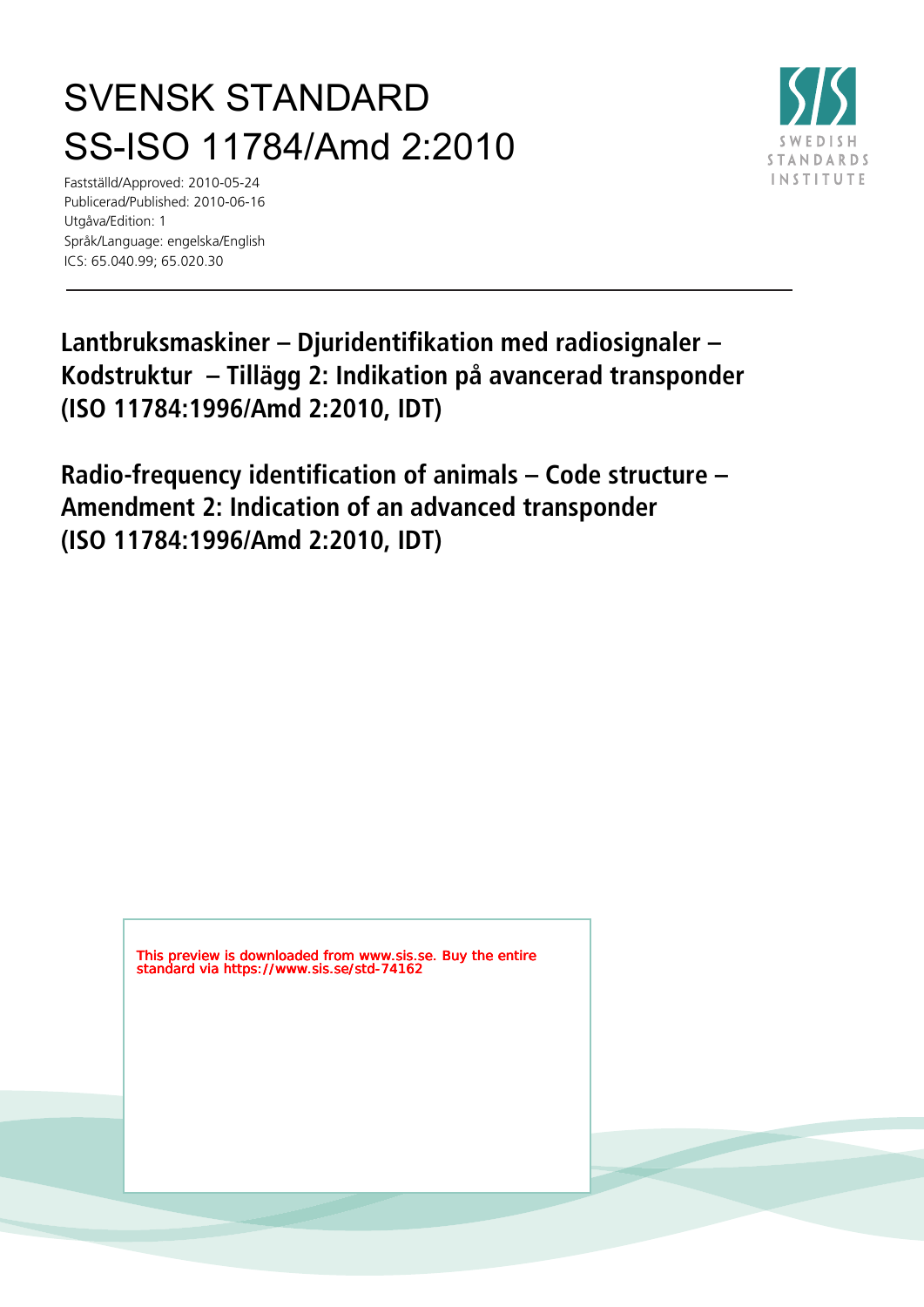# Standarder får världen att fungera

*SIS (Swedish Standards Institute) är en fristående ideell förening med medlemmar från både privat och offentlig sektor. Vi är en del av det europeiska och globala nätverk som utarbetar internationella standarder. Standarder är dokumenterad kunskap utvecklad av framstående aktörer inom industri, näringsliv och samhälle och befrämjar handel över gränser, bidrar till att processer och produkter blir säkrare samt effektiviserar din verksamhet.* 

#### **Delta och påverka**

Som medlem i SIS har du möjlighet att påverka framtida standarder inom ditt område på nationell, europeisk och global nivå. Du får samtidigt tillgång till tidig information om utvecklingen inom din bransch.

#### **Ta del av det färdiga arbetet**

Vi erbjuder våra kunder allt som rör standarder och deras tillämpning. Hos oss kan du köpa alla publikationer du behöver – allt från enskilda standarder, tekniska rapporter och standardpaket till handböcker och onlinetjänster. Genom vår webbtjänst e-nav får du tillgång till ett lättnavigerat bibliotek där alla standarder som är aktuella för ditt företag finns tillgängliga. Standarder och handböcker är källor till kunskap. Vi säljer dem.

#### **Utveckla din kompetens och lyckas bättre i ditt arbete**

Hos SIS kan du gå öppna eller företagsinterna utbildningar kring innehåll och tillämpning av standarder. Genom vår närhet till den internationella utvecklingen och ISO får du rätt kunskap i rätt tid, direkt från källan. Med vår kunskap om standarders möjligheter hjälper vi våra kunder att skapa verklig nytta och lönsamhet i sina verksamheter.

**Vill du veta mer om SIS eller hur standarder kan effektivisera din verksamhet är du välkommen in på www.sis.se eller ta kontakt med oss på tel 08-555 523 00.**

# Standards make the world go round

*SIS (Swedish Standards Institute) is an independent non-profit organisation with members from both the private and public sectors. We are part of the European and global network that draws up international standards. Standards consist of documented knowledge developed by prominent actors within the industry, business world and society. They promote cross-border trade, they help to make processes and products safer and they streamline your organisation.*

#### **Take part and have influence**

As a member of SIS you will have the possibility to participate in standardization activities on national, European and global level. The membership in SIS will give you the opportunity to influence future standards and gain access to early stage information about developments within your field.

#### **Get to know the finished work**

We offer our customers everything in connection with standards and their application. You can purchase all the publications you need from us - everything from individual standards, technical reports and standard packages through to manuals and online services. Our web service e-nav gives you access to an easy-to-navigate library where all standards that are relevant to your company are available. Standards and manuals are sources of knowledge. We sell them.

#### **Increase understanding and improve perception**

With SIS you can undergo either shared or in-house training in the content and application of standards. Thanks to our proximity to international development and ISO you receive the right knowledge at the right time, direct from the source. With our knowledge about the potential of standards, we assist our customers in creating tangible benefit and profitability in their organisations.

**If you want to know more about SIS, or how standards can streamline your organisation, please visit www.sis.se or contact us on phone +46 (0)8-555 523 00**



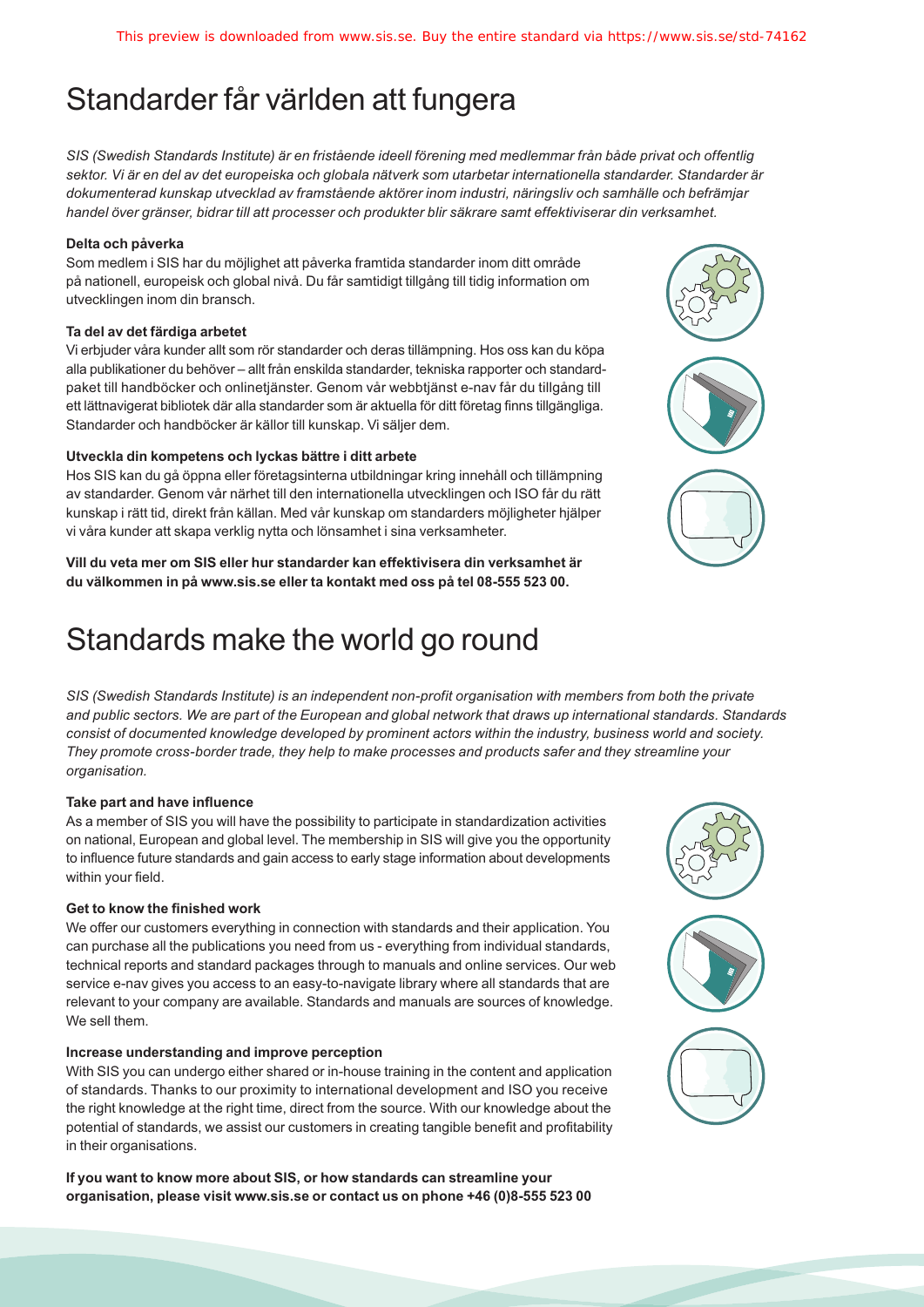Den internationella standarden ISO 11784:1996/Amd 2:2010 gäller som svensk standard. Detta dokument innehåller den officiella engelska versionen av ISO 11784:1996/Amd 2:2010.

The International Standard ISO 11784:1996/Amd 2:2010 has the status of a Swedish Standard. This document contains the official English version of ISO 11784:1996/Amd 2:2010.

© Copyright/Upphovsrätten till denna produkt tillhör SIS, Swedish Standards Institute, Stockholm, Sverige. Användningen av denna produkt regleras av slutanvändarlicensen som återfinns i denna produkt, se standardens sista sidor.

© Copyright SIS, Swedish Standards Institute, Stockholm, Sweden. All rights reserved. The use of this product is governed by the end-user licence for this product. You will find the licence in the end of this document.

*Upplysningar om sakinnehållet i standarden lämnas av SIS, Swedish Standards Institute, telefon 08-555 520 00. Standarder kan beställas hos SIS FörlagAB som även lämnar allmänna upplysningar om svensk och utländsk standard.*

*Information about the content of the standard is available from the Swedish Standards Institute (SIS), telephone +46 8 555 520 00. Standards may be ordered from SIS Förlag AB, who can also provide general information about Swedish and foreign standards.*

Denna standard är framtagen av kommittén för Lantbruksmaskiner, SIS/TK 228.

Har du synpunkter på innehållet i den här standarden, vill du delta i ett kommande revideringsarbete eller vara med och ta fram andra standarder inom området? Gå in på www.sis.se - där hittar du mer information.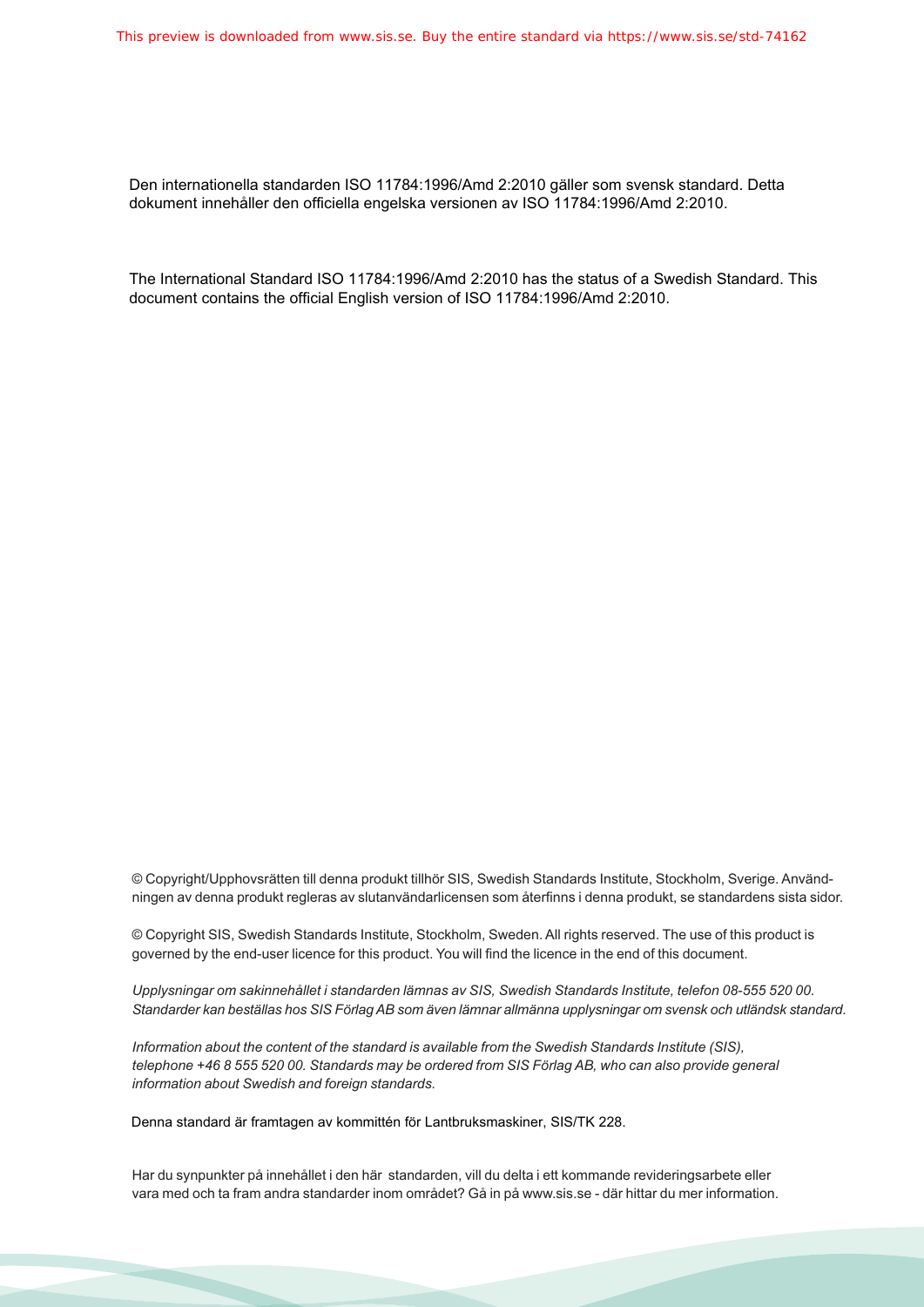This preview is downloaded from www.sis.se. Buy the entire standard via https://www.sis.se/std-74162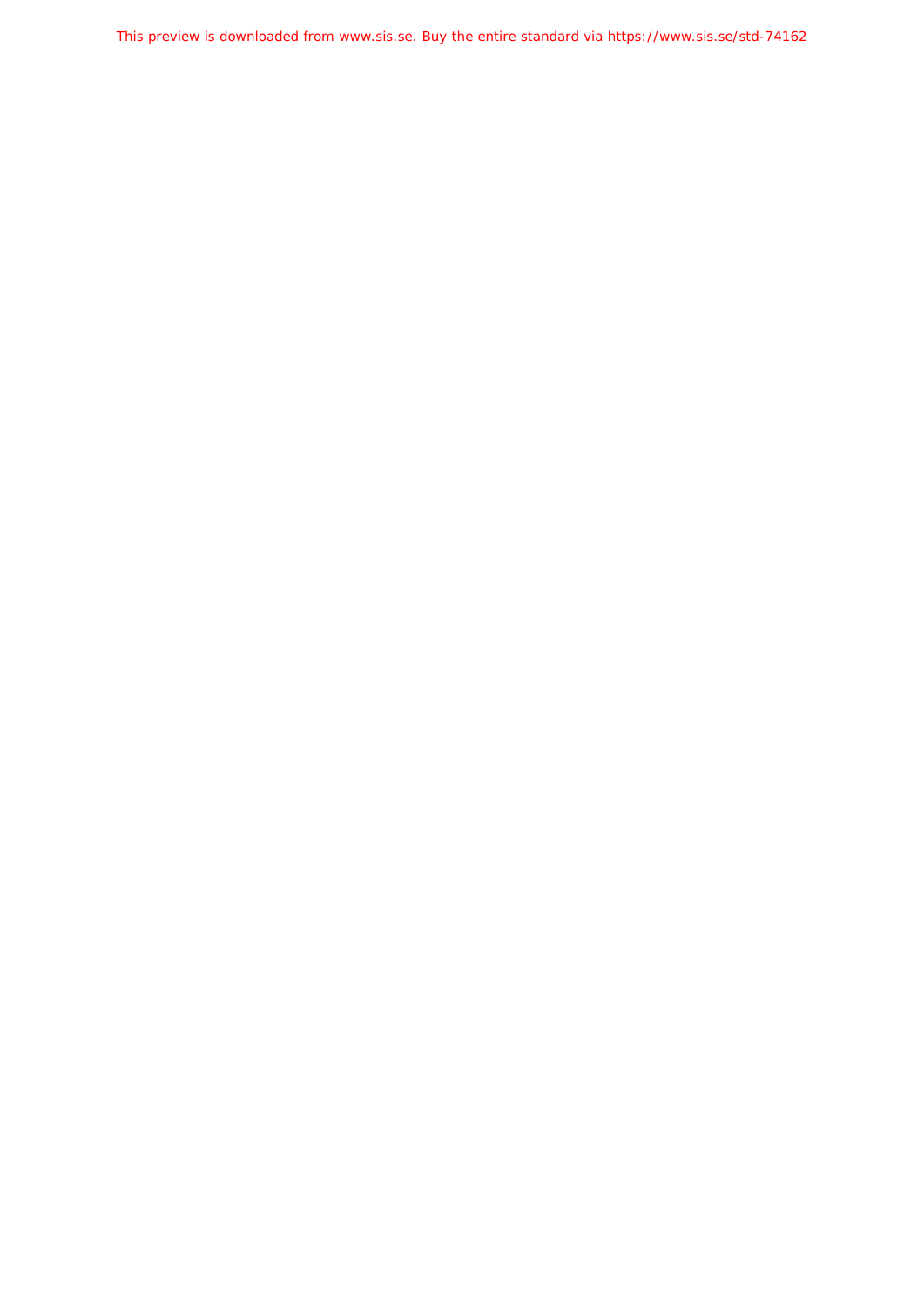**ISO 11784:1996/Amd.2:2010(E)**

### **Foreword**

ISO (the International Organization for Standardization) is a worldwide federation of national standards bodies (ISO member bodies). The work of preparing International Standards is normally carried out through ISO technical committees. Each member body interested in a subject for which a technical committee has been established has the right to be represented on that committee. International organizations, governmental and non-governmental, in liaison with ISO, also take part in the work. ISO collaborates closely with the International Electrotechnical Commission (IEC) on all matters of electrotechnical standardization.

International Standards are drafted in accordance with the rules given in the ISO/IEC Directives, Part 2.

The main task of technical committees is to prepare International Standards. Draft International Standards adopted by the technical committees are circulated to the member bodies for voting. Publication as an International Standard requires approval by at least 75 % of the member bodies casting a vote.

Attention is drawn to the possibility that some of the elements of this document may be the subject of patent rights. ISO shall not be held responsible for identifying any or all such patent rights.

Amendment 2 to ISO 11784:1996 was prepared by Technical Committee ISO/TC 23, *Tractors and machinery for agriculture and forestry*, Subcommittee SC 19, *Agricultural electronics*.